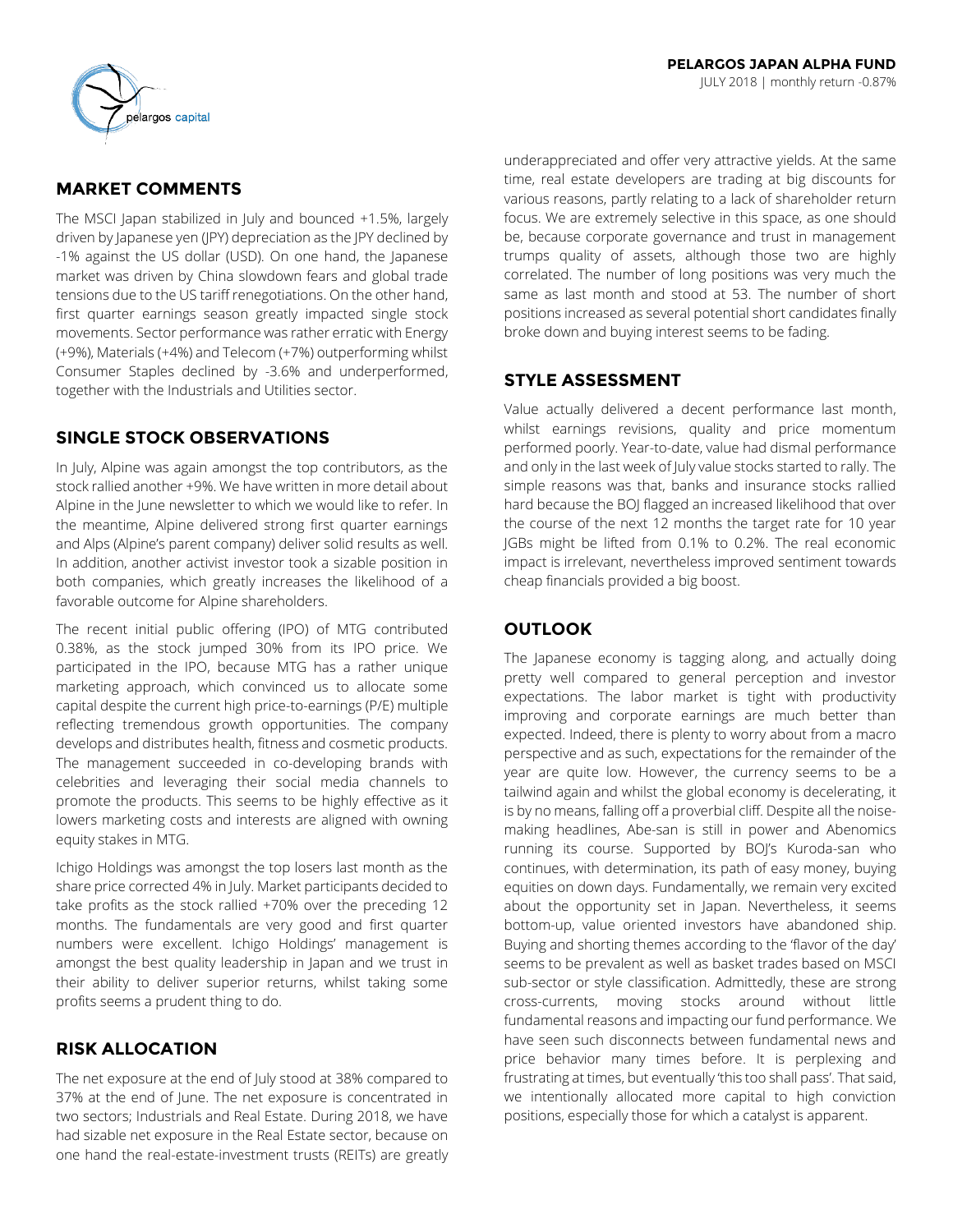

## **PELARGOS JAPAN ALPHA FUND**

JULY 2018 | monthly return -0.87%

## **FUND CHARTS AND FACTS**



#### TOP 5 GROSS POSITIONS

| Toshiba Plant Sy               |
|--------------------------------|
| Ichigo Hotel REIT Investment C |
| Ichigo REIT                    |
| Ichigo Group                   |
| Alpine Elec                    |
|                                |

### TOP 5 MOVERS

| MTG.         | 0.38% |
|--------------|-------|
| Alpine Elec  | 0.34% |
| Ichigo REIT  | 0.26% |
| Sbi Holdings | 0.20% |
| Familymart   | 0.19% |

#### TOP 5 SHAKERS

| Pac Metals       | $-0.33%$ |
|------------------|----------|
| Ichigo Group     | $-0.25%$ |
| Toshiba Plant Sy | $-0.16%$ |
| Pola Orbis       | $-0.09%$ |
| Oriental Land    | $-0.06%$ |

#### **FUND FACTOR**

|                        | Long | Short  |
|------------------------|------|--------|
| Price to Earnings (PE) | 16.2 | 18.0   |
| EV/EBITDA              | 11.2 | 12.6   |
| Price to Book (PB)     | 1.8  | 2.7    |
| Dividend Yield         | 2.1  | 2.1    |
| EV/IC                  | 1.1  | 2.3    |
| 1 month momentum       | 1.5  | $-0.2$ |
| 12-1 month momentum    | 23.0 | 10.8   |
|                        |      |        |

#### **FUND PERFORMANCE\***

| Month to date performance     | $-0.87%$ |
|-------------------------------|----------|
| Year to date performance      | $-4.89%$ |
| Inception to date performance | 52.73%   |
| *based on share class B EUR   |          |

#### **FUND FACTS\***

| Fund size in min EUR | 97.61  |
|----------------------|--------|
| Fund size in mln USD | 102.49 |
| Firm size in min EUR | 227.92 |
| Firm size in mln USD | 266.68 |

## **RISK STATISTICS**

| Net Exposure                              | 38%     |
|-------------------------------------------|---------|
| Gross Exposure                            | 157%    |
| Volatility (ex-ante; 3 months daily data) | 5.5%    |
| Beta (ex-ante)                            | 0.29    |
| Sharpe Ratio                              | 0.63    |
| Sortino Ratio                             | 1.20    |
| Sterling Ratio                            | 0.51    |
| Max Drawdown (monthly)                    | $-8.4%$ |
| Annualized Return                         | 4.3%    |

# SECTOR EXPOSURES (IN PERCENT)

|                            | Ĕ  | Ğ<br>Shōi | 흋         | Ğ  |
|----------------------------|----|-----------|-----------|----|
| Consumer Discretionary     |    | $14 - 12$ | -2        | 26 |
| Consumer Staples           |    | 5 - 10    | $-5$      | 16 |
| Energy                     | O  | $\circ$   | $\bullet$ | O  |
| Financials                 | б  | $-1$      | -5        |    |
| <b>Health Care</b>         | O  | $-1$      | $-1$      | 1  |
| Industrials                | 32 | $-7$      | 25        | 39 |
| Information Technology     | 8  | -3        | 5         | 11 |
| Materials                  | 5  | -3.       | 3         | 8  |
| Real Estate                | 24 |           | $-7$ 17   | 31 |
| Telecommunication Services |    |           | O         |    |

 $\overline{2}$ 

## **GENERAL STATISTICS**

| % Return long book    | 0.99% |
|-----------------------|-------|
| % Return short book   | 0.82% |
| # Long stocks         | 53    |
| # Short stocks        | 16    |
| % Long stocks 1       | 60%   |
| % Short stocks [      | 75%   |
| # Up days / Down days | 11/11 |
| Turnover as % NAV     | 50%   |
|                       |       |
| 200%                  | 80%   |





|                     | Year | lan      | Feb      | Mar      | Apr      | May      | Jun      | Jul      | Aug      | Sep      | Oct      | Nov      | Dec      | YTD      | <b>ITD</b> |
|---------------------|------|----------|----------|----------|----------|----------|----------|----------|----------|----------|----------|----------|----------|----------|------------|
| 틦<br><b>CLASS B</b> | 2018 | $-0.26%$ | $-1.77%$ | $-1.03%$ | $-0.63%$ | $-0.06%$ | $-0.36%$ | $-0.87%$ |          |          |          |          |          | $-4.89%$ | 52.73%     |
|                     | 2017 | 0.56%    | $-0.92%$ | $-1.63%$ | $-0.57%$ | 0.23%    | 1.32%    | 1.18%    | 0.46%    | 0.99%    | 1.25%    | 0.20%    | 0.14%    | 3.22%    | 60.59%     |
|                     | 2016 | 1.27%    | 0.92%    | 1.18%    | $-0.16%$ | $-1.08%$ | $-4.33%$ | 2.12%    | $-1.05%$ | $-0.29%$ | 2.38%    | 0.88%    | 0.39%    | 2.07%    | 55.58%     |
| FUND PERFORMANCE:   | 2015 | $-1.24%$ | 4.89%    | $-0.27%$ | 3.25%    | 2.57%    | $-1.67%$ | $-2.94%$ | $-3.01%$ | 2.46%    | 1.88%    | 2.06%    | $-1.42%$ | 6.36%    | 52.42%     |
|                     | 2014 | $-3.16%$ | $-0.60%$ | $-0.56%$ | $-0.99%$ | $-2.24%$ | 1.44%    | 0.23%    | $-0.60%$ | 2.06%    | $-1.89%$ | $-1.24%$ | 0.96%    | $-6.52%$ | 43.31%     |
|                     | 2013 | 5.35%    | $-0.58%$ | 6.98%    | 6.48%    | $-1.07%$ | $-0.78%$ | 0.31%    | $-0.92%$ | 1.18%    | $-0.80%$ | 1.46%    | 1.73%    | 20.57%   | 53.31%     |
|                     | 2012 | $-1.38%$ | 3.81%    | 1.35%    | $-1.21%$ | $-3.83%$ | 1.76%    | 0.84%    | 0.93%    | 1.32%    | 0.58%    | 2.50%    | 4.06%    | 10.95%   | 27.15%     |
|                     | 2011 | 0.93%    | $-0.03%$ | $-1.55%$ | 0.14%    | $-0.14%$ | 0.42%    | 0.03%    | $-3.63%$ | 0.69%    | $-0.38%$ | $-2.60%$ | .68%     | $-4.48%$ | 14.60%     |
|                     | 2010 | 0.73%    | $-0.23%$ | 3.52%    | 3.39%    | $-2.83%$ | $-1.31%$ | 1.23%    | $-0.37%$ | 0.91%    | 1.13%    | 1.40%    | 1.89%    | 9.67%    | 19.97%     |
|                     | 2009 | 2.07%    | 1.67%    | $-0.73%$ | $-0.67%$ | 1.34%    | 1.13%    | $-1.93%$ | 2.24%    | $-1.68%$ | $-0.39%$ | $-2.99%$ | 2.84%    | 2.75%    | 9.39%      |
|                     | 2008 |          |          |          |          |          |          | 0.96%    | $-1.35%$ | .40%     | 3.44%    | 0.52%    | 1.39%    | 6.46%    | 6.46%      |